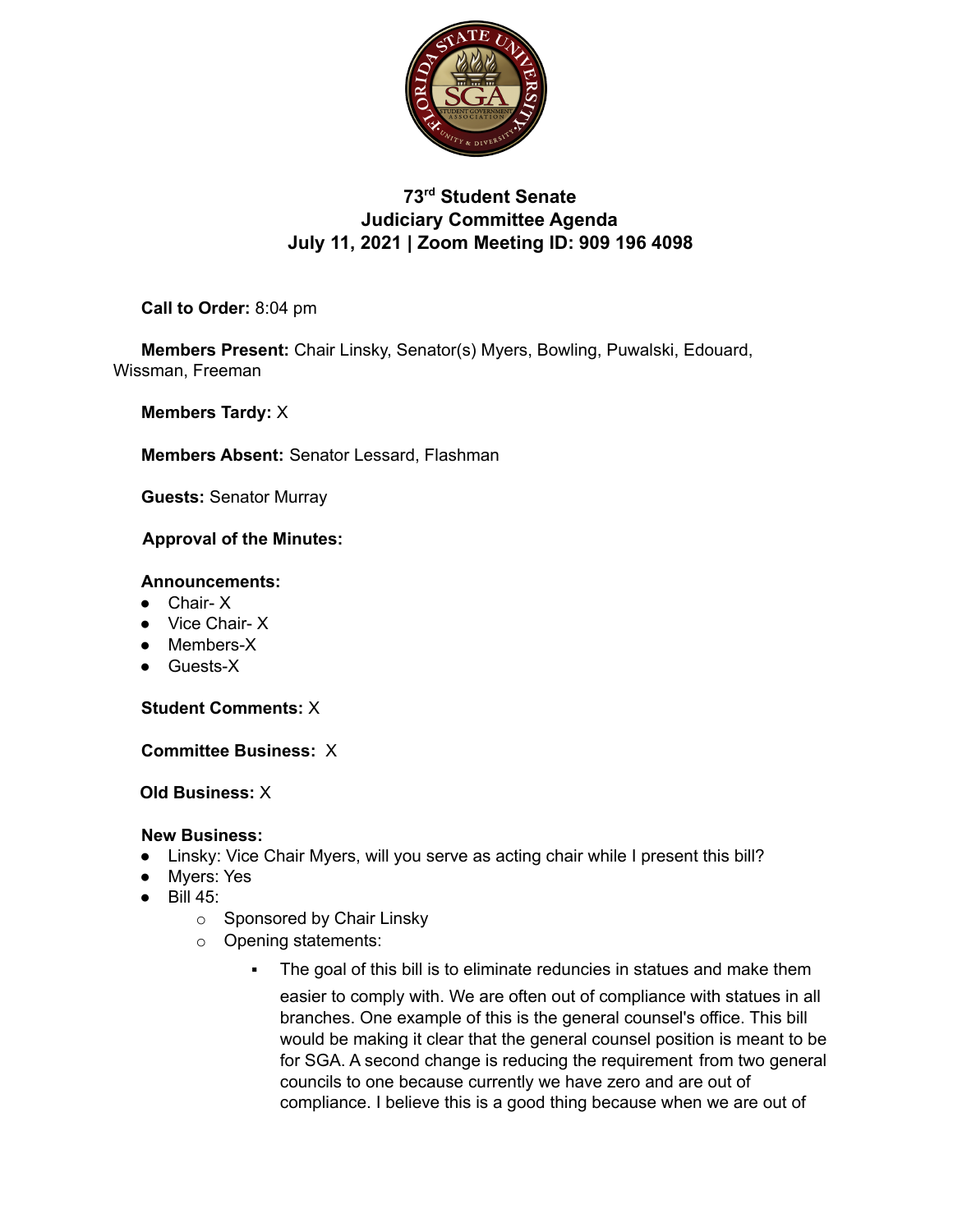

compliance it erodes our moral authority to do anything. The rest of the bill is just making grammatical changes, fixing subject verb agreement and the only thing that's being changed is eliminating 509.3, giving the student body president discretionary power to appoint general counsels, since we don't have any and it seems redundant. I yield the rest time. 1:02 seconds added to closing.

- o Technical Non Debatables:
	- Puwalski: If this bill is limiting the requirement from two general counsels to one, is it still allowed for the president to appoint more than one?
	- Linsky: Yes, one would be a minimum requirement, but they can appoint additional ones as long as the senate confirms them. We can amend that to clarify. The gist of this is to make it easier on the student body president to fulfill obligations of this statue. Our next move if this didn't work would be to remove the position all together or make it purely discretionary.
	- Bowling: Motion to move into round table
	- Puwalski: Seconded
- o Enter round table:
	- Bowling: I'm interested in the clause that was struck. I believe it should be added back stating that it would need senate approval or clarifying that additional counsels must be senate approved. I feel like it would make the president's job easier while creating separation of powers. I do feel like there is a place for that clause.
	- Puwalski: I had that concern as well and that's what I was asking, but as long as we have it so that it's a minimum of one general council and more can be appointed and confirmed by majority vote of senate, it serves the same purpose. The only difference is if they are temporary, but it's not necessary to put it back in.
	- Bowling: We could make the language more clear and clarify that it would be a minimum of one general counsel and more can be created
	- Linsky: Point, I edited 509.1 that seems to be in line with concerns mentioned by Puwalski and Bowling, it just reiterates that it's a minimum of one. I would find an amendment clarifying this friendly
	- Bowling: Motion to amend section 509.1
	- Edouard: Seconded
	- Linsky: Finds it favorable
	- No objections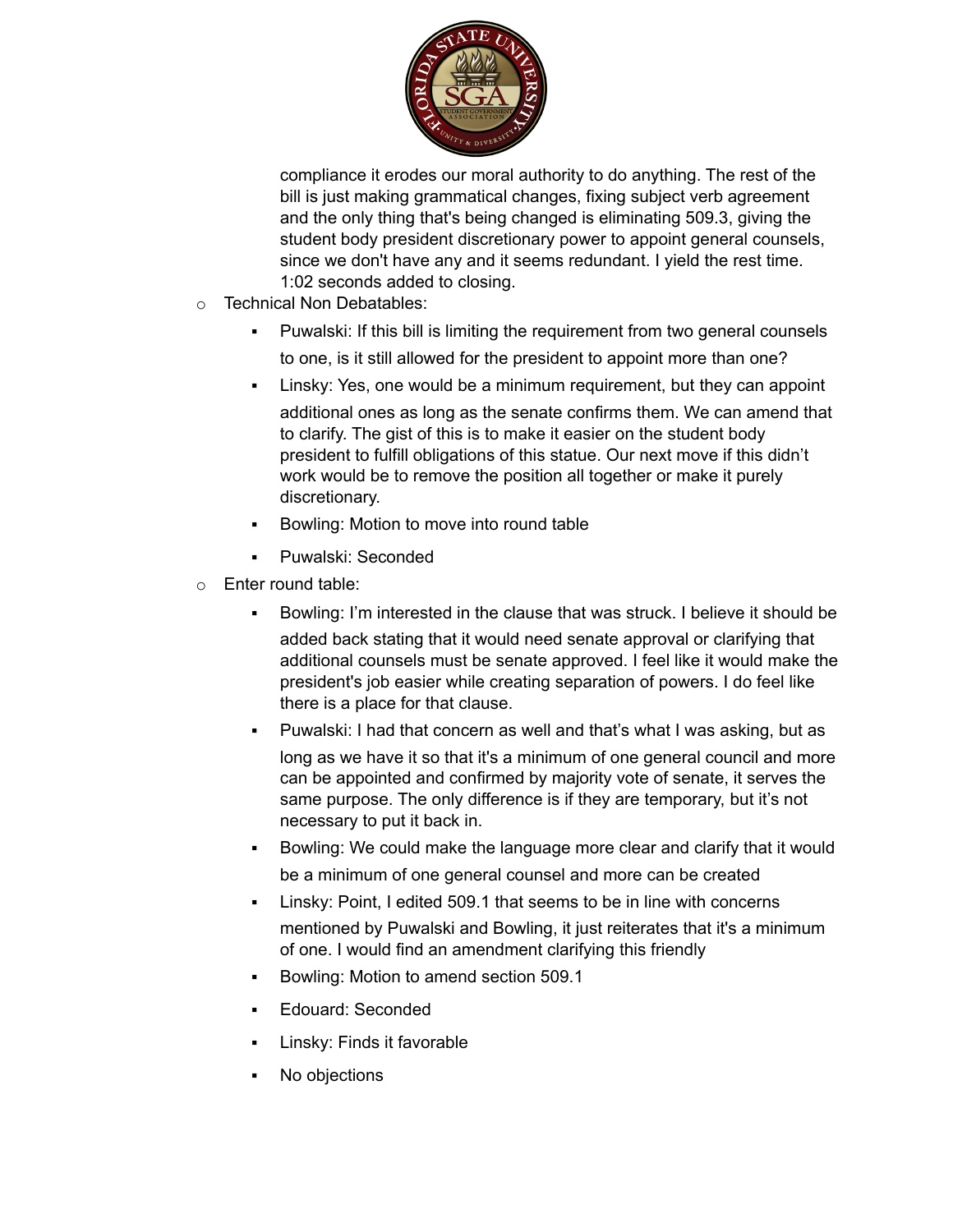

- So amended
- Puwalski: Motion to amend the third sentence clarifying that there can be more than one created
- Bowling: Seconded
- Linsky: Finds it favorable
- No objections
- Puwalski: Point of order, add (s)
- Bowling: We can do more with the general counsel position. There may be issues they may be able to cover, not many ideas but just a thought
- Edouard: Move to amend second to last line of first page, says "pow wow" new term for that is homecoming life
- Wissman: Seconded
- Linsky: Finds it favorable
- No objections
- Bowling: Move to call the question
- Puwalski: So seconded
- o Closing Statements: 4:01 minutes
	- Linsky: thank you all for your opinions and expressing your concerns and I won't take up much more of our time. I yield the rest of my time
- o Vote:
	- Bowling: Yes
	- Puwalki: Yes
	- Edouard: Yes
	- Wissman: Yes
	- Freeman: Yes
- o Bill passed
- o Acting Chair Myers returns Chair to Linsky
- Information on how to write and submit legislation:
	- o Linsky: During senate interviews, people were asked what the three governing bodies were, which are the Statues, Constitution, and Rules of Procedure. Article two vests the legislature's power to get a framework of what we can do. The Rules of Procedure only govern what we can do internally. We can amend the Constitution, it's rare because it's difficult, but oftentimes it seems to be the only way forward when certain things get lost. Case and point, how the registrar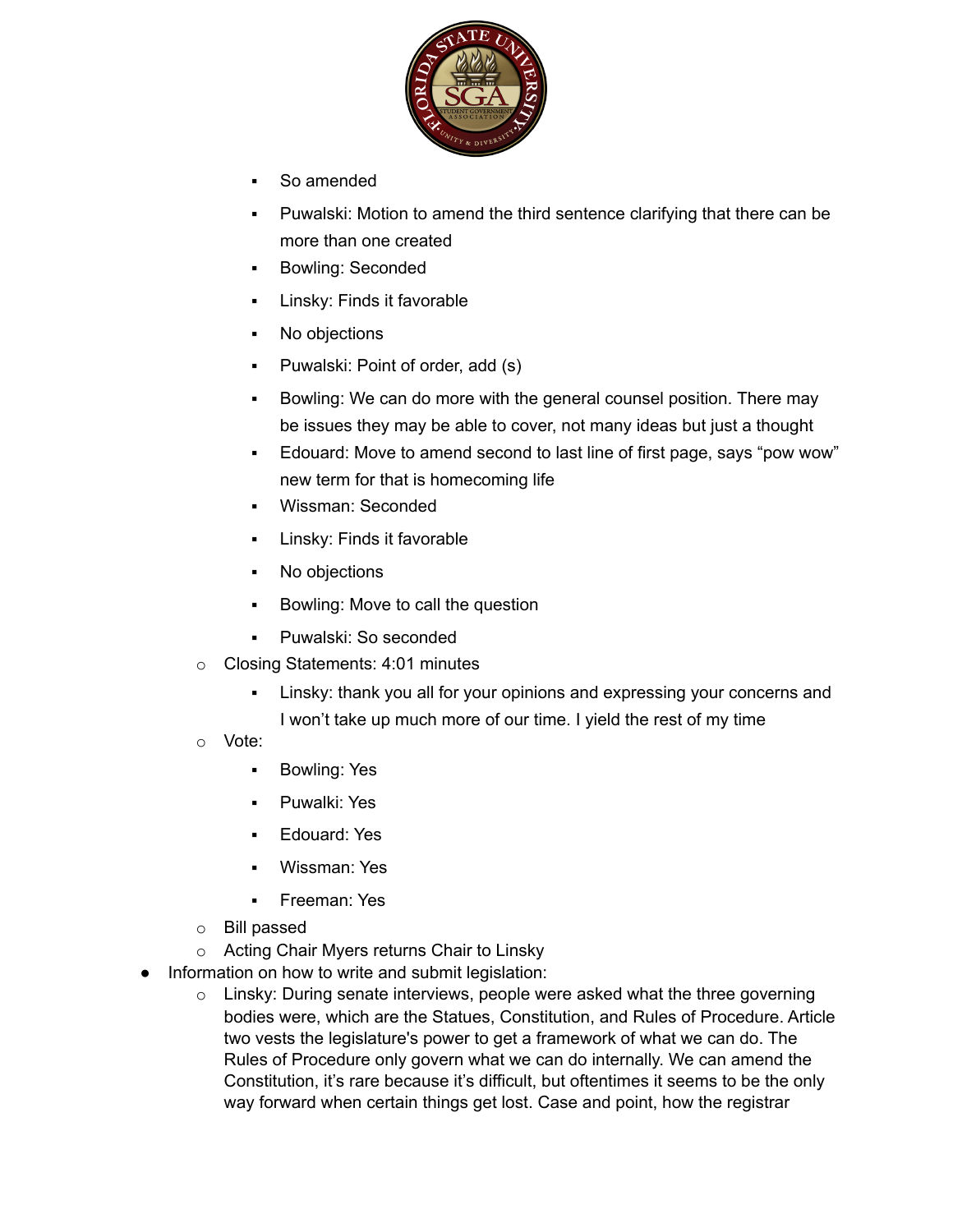

operates or how they used to need to be updated. amendments require ⅔ vote to pass on the senate floor, put on ballot and 60% of all participating voters vote in favor of constitutional amendment. Other judiciary things, if an impeachment comes up, we hold an initial hearing to determine whether the charge is chargeable or impeachable and whether we think it should be heard in front of the rest of the senate. We decide whether the charge itself merits further discussion. Questions about the constitution or our role? We went over the limitations of the Senate. Moving onto student body statues. Statues are very long and I have a general sense of where things are in the statues. We can search the statues with command F, one of the worst things we can do is create legislation that conflicts with other portions of the statues, constitutions, and ROP. When you're drafting legislation, cross reference those governing documents. The bigger conversations we should have as senators is if the office of general counsel is best fit to do the work mandated to them by the statues. Some senators have suggested eliminating it all together and finding a different approach to getting that work done.

- $\circ$  Edouard: Why is it so hard to find a general counsel?
- o Linsky: These are offices under the supreme court, and they probably have their own informal network of graduate students they want handling it. This is the conversation that Senator Bowling is pointing to, that is to say should we bring the chief justice of the supreme court into a judiciary committee meeting and, not ask tough questions, but have a substantive conversation on how their best operation schedule look and if there's a problem with the way that statues are written in regards to that. If their answer to that question is yes, we want to take a more regulatory stance and get someone into that position. If their answer is no and they can't operate by these rules without setting off their schedule, we would probably go back to the drawing board and collaborate with them. The simple answer is I don't know why we don't have one, this is my best guess.
- o Puwalski: The attorney general needs to be a law school student, supreme court justices need to be law school students, etc. Why doesn't it say that the general counsel needs to be a law school student? That to me doesn't make sense, I wouldn't want my peers to be doing that if I were to take something to the supreme court. Why does the general counsel not meet the same requirement, we should further look into this. I don't think an undergraduate student is the best fit.
- $\circ$  Linsky: I agree with that. There's a lot that I think can be reworked and we can look into that. All this is pointing towards having a collboarite conversation with the chief justice of the supreme court in terms of how they want this to look. They may have a better system but it's just not in compliance with the statues, so I'd like to make them in compliance with the statues however that may be done.
- $\circ$  Edouard: We could try to amend it to open it up for juris masters students and that would maybe allow more applicants?
- $\circ$  Linsky: I have noticed that those students are a little bit separate from the rest of the law school. Hearing what Senator Puwalski had to say and Senator Bowling,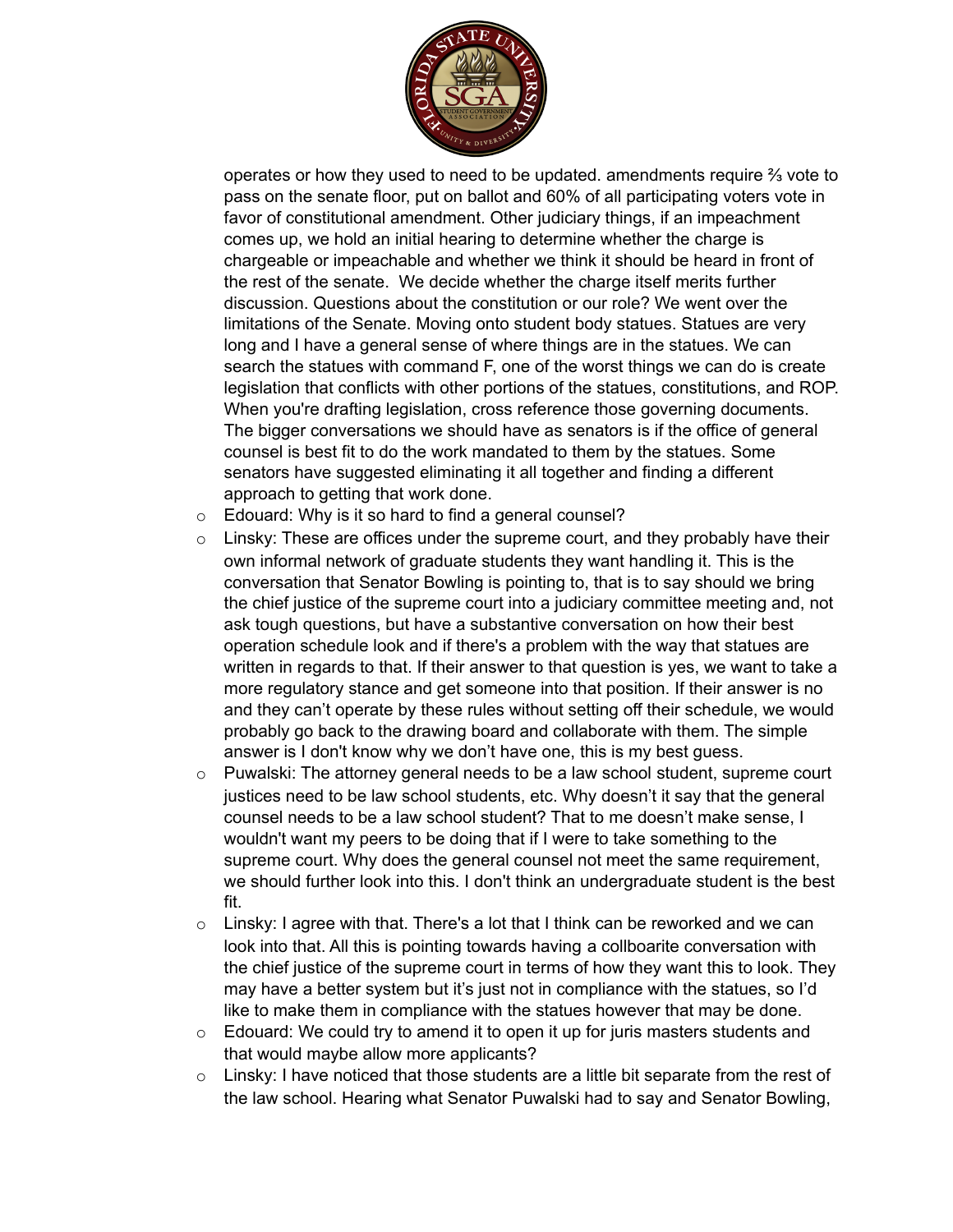

I'm going to reach out to the supreme court justice to ask if she can make herself available to have a conversation and make sure it's with a light touch. She can tell us how statues could be adjusted to best support their mission.

- $\circ$  Freeman: About the bill we just passed, the way people are doing it right now is that they're asking "random" people to come do the work instead of officially appointing the position?
- o Linsky: I don't know for sure but my gut says yes, and those random students are law students they know they can trust but I don't want to be accusatory at this stage.
- o Wissman: For the general counsel, was it a necessary requirement to be at least a second year law student?
- $\circ$  Linsky: Second year law student and having taken evidence is the case for being a justice. No such requirement and I'd agree with your note that the same requisites for being univeristy defender be part of this as well to create consistency. When this bill hits the senate floor it can be amended further
- o Puwalski: This might be something for down the road but since people aren't applying for this for whatever reason, if it is a substantial workload and we are going to require this position to be filled by law students, if we made this a more attractive position by making it a paid position and justifying it by showing their workload, why not do that? Again, conversation for down the road when I have a more in depth understanding of how the supreme court works.
- o Bowling: It depends on the amount of cases they get, so we should have a conversation with the chief justice because if they have a good amount of cases the paid position idea seems like an attractive idea to law students.
- o Linsky: I don't know for sure but under statute 100.5, I think they do get OPS wages but I don't know that for certain.
- $\circ$  Freeman: When striking 509.3, while you still have the ability to bring in more people, the biggest word is temporary. Striking temporary limits the pool of people who would be there. Maybe we could look into having the people in that position serving in shifts rather than alongside to split up the length.
- $\circ$  Linsky: Speaking as a law student we are really busy and getting involved is hard especially when there's a commitment like this. I don't think this is the most pressing job in the world. Out of the three branches they are the least active. The pro and con of the position is I wouldn't want this to be someone's "side piece", I wouldn't feel comfortable as a client who is being represented. If this is the best that the supreme court can do, I think statutes should reflect that. All of you are right
- $\circ$  Puwalski: It doesn't seem like an office of general council, it seems like one guy, what if we made it more of an office? A lead general counsel and some others under them who can deal with workload. Which brings me back to the initial point that we don't have enough people interested to do it.
- $\circ$  Linsky: There are quite a few offices that are empty and this is the line of thought that I have is that the more I think about it, I'm persuaded by Senator Rndall who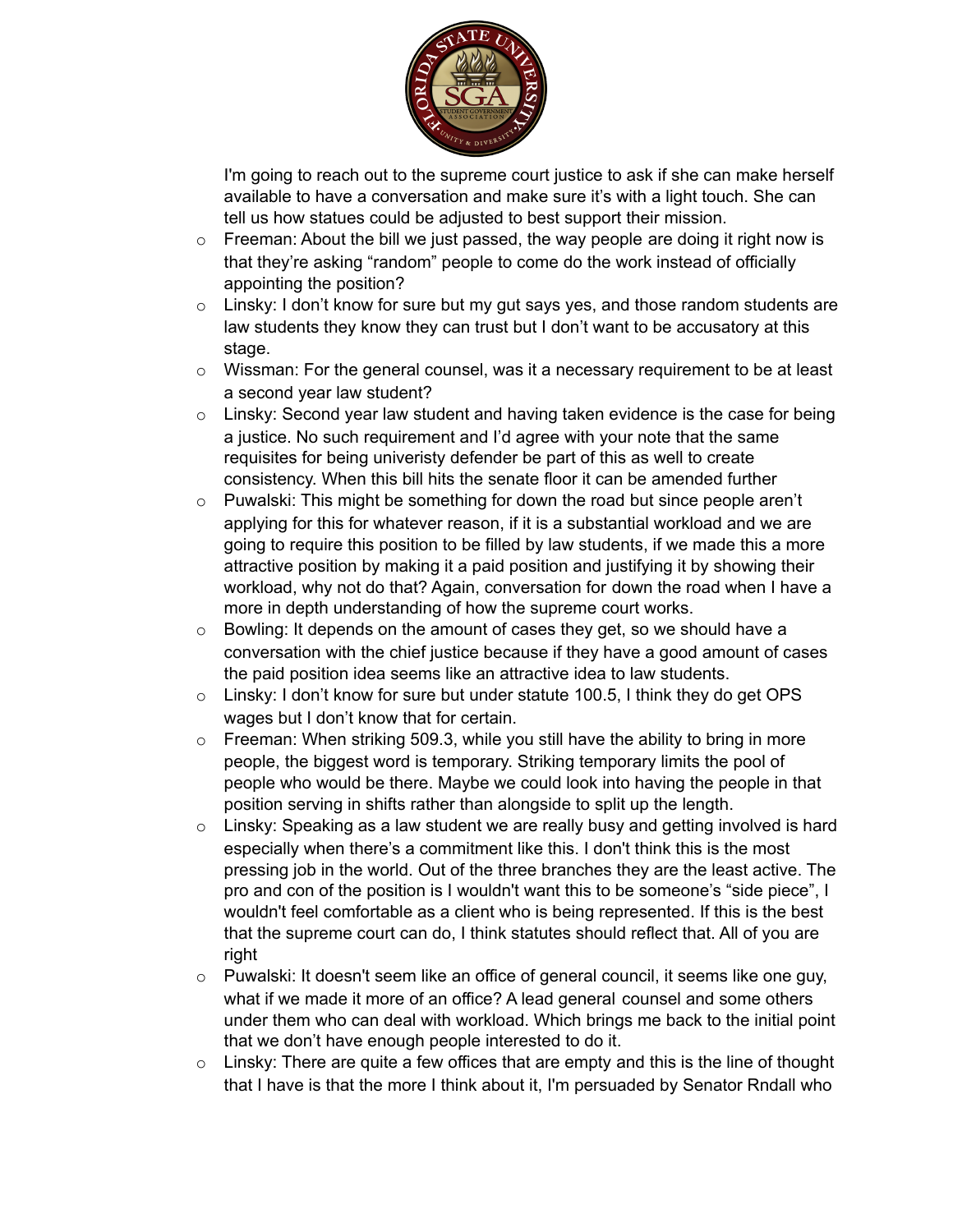

is telling me that the best thing to do is get rid of it all together. We can do better by diverting resources elsewhere but I don't want to give up on it before seeing where the chief justice and the supreme court stands on it.

- o Bowling: Question about offices in general, how are they created exactly and how does someone go about creating a bill that creates an office or committee?
- o Linsky: When it comes to committee, let's go to the rules of procedure. ROP Ad Hoc meets on Thursdays so if you go to rule 6 it has all our committees. Committees are mandated by resolution that has been confirmed to become our operating rules of procedure. It is at the President's discretion to create new committees or ad hoc's. If you have an idea for a new committee, talk to President Harmon who is really open minded.
- o Bowling: Offices are created by bills, correct? Add on bills?
- o Linsky: Yes, we can get rid of or create an office as the senator. I'm not a big fan of creating offices because we put another burden on another branch of government, unless there's a conflict that needs to be adjudicated, because if they don't necessarily ask for it we seem like we're forcing it upon them. It's a majority vote to create the office, requires student body president and student senate president's signature, etc.
- o Puwalski: In terms of getting rid of the general counsel, the concern with that is that people don't have proper representation, but if there's no one applying what's the point. Can I get some background on this issue, when's the last time we had a general council?
- $\circ$  Linsky: Multiple school years ago. I don't know the specific answer to that, I've asked it but the answer is always that they didn't even realize they had a position for that. It's odd and i'm hoping to get answers and the best person to ask if chief justice
- $\circ$  Puwalski: In general there is not the best record keeping when it comes to SGA and the website overal. I feel like it could be better and records could be stored in a better way
- o Linsky: I'm so impressed by Clerk Connor and Parliamentarian Rowan and I'm so glad we got those positions filled. I have a feeling the reason it gets like this is just cause it's mind numbing work
- o Puwalski: I'd rather not do that work myself but you can probably do something with federal work study or university interns or something. It's nice to have those records easily accessible to everyone
- $\circ$  Linsky: The supreme court really can't do that much. Part of the reason we have one is that it is mandated by state statutes, but it's really sort of a front for the actual general counsel's office and Vice President Hect. The purpose of it in my eyes is pedagogical, some of us want to be involved with the law after we're done at FSU and this is a learning experience. It's more about us getting into the habit of the intersectionality of the branches of government
- $\circ$  bowling: we have no use for this committee in particular but what if we ask law students to be put into a pool of applicants that can be called upon as needed.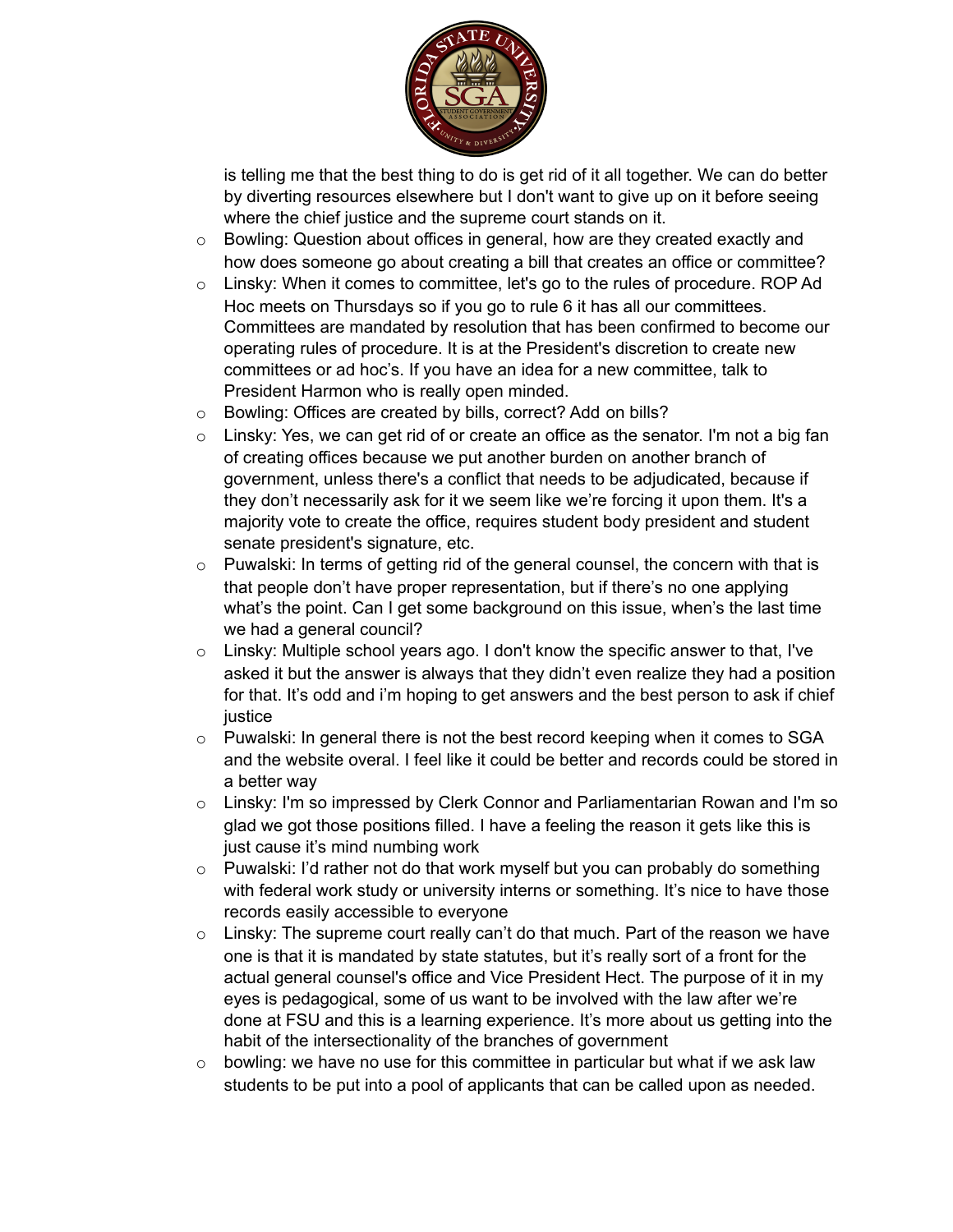

We tell the people on the supreme court if you want a general council one will be provided to you and we call on that pool of lawyers.

- $\circ$  Linsky: I think that is the solution, and the Ad Hoc improtue solution that the court has gone to because it does seem to be effective. But why aren't they pushing the student body president to fill that position so they can best do their jobs. Hopefully their process is a good one that we can put into statues. So our next move will be to reach out to the chief justice so she can come for a conversion so we can figure this out. Someone put an amendment on that bill that a second year law student is required for that. Any bigger picture questions on where to get legislation, where to submit it, or anything like that?
- o Bowling: When creating an office, it puts a burden on the executive branch, so is it possible to create a clause that allows for creation of office and gives the executive branch to call on it when they need it?
- $\circ$  Linsky: You can put a sunset clause in a bill and say when it becomes effective, but I don't know how to couch that as a discretionary thing but I guess you can write a bill that doesn't mandate action, just a transfer of legislative power. Do you have any ideas?
- o Bowling: Yes I was thinking of a campus police advisory board that can be formed at any time if the need arises. They don't need to form it right this second but if need be
- $\circ$  Linsky: They do have this as part of the executive branch I believe. We can totally do that but I'd caution that the efficacy of that committee would be mediated by the relationship with the existing committee. I'm now going to go through the requirements for legislation, both bills and amendments. Amendments are now sent directly to supreme court and attorney general at one time. Supreme court has two weeks to issue advisory opinion about amendment. Resolutions are the most common form of legislation, but they usually don't make their way to judiciary typically. They are positions of matters within the senate of what we believe as a whole and as individuals who are writing those resolutions. There are procedural resolutions as well when it comes to modifying our rules of procedure that go a different route typically than SLAA and IA. Any questions or curiosities I can try to help with? Seeing none, I think this is the end of new business. If any of you have ideas for legislation, I'm happy to hear them and encourage you to write it.

## **Unfinished Business:**

● X

## **Final Announcements:**

- Chair- X
- Vice Chair- X
- Members-X
- Guests-X